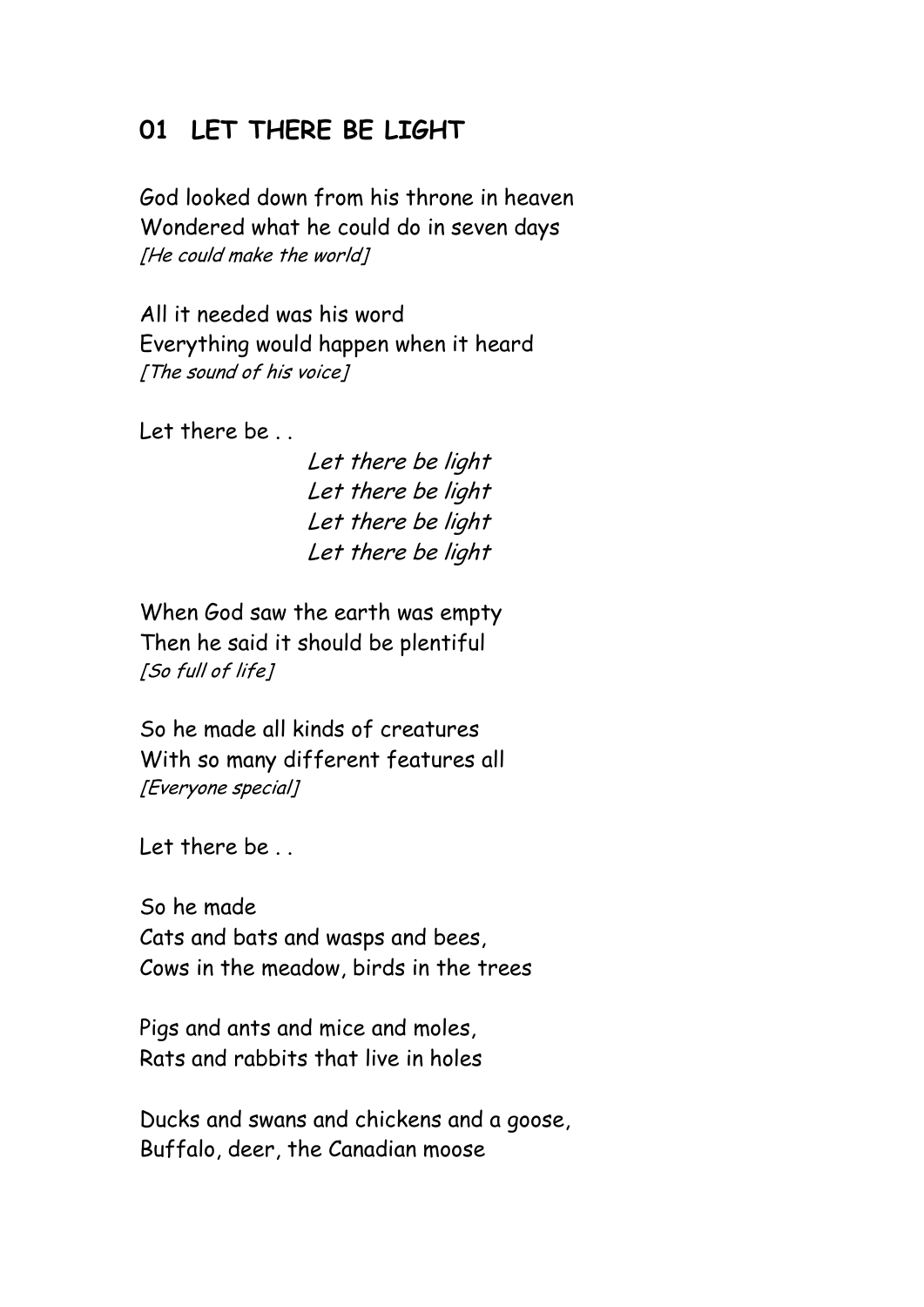Beetles and slugs and things that crawl, Hedgehogs when you touch "em, roll into a ball

Dogs and frogs and goats and sheep, A zebra in pyjamas, all ready for sleep

Centipedes and bugs with a hundred feet, A scary gorilla you don"t wanna meet

Bears and penguins, a parrot that talks, A little Jack Russell you can take for a walk

A cock that crows and a robin that sings, Father God made a million things! [for you and me!]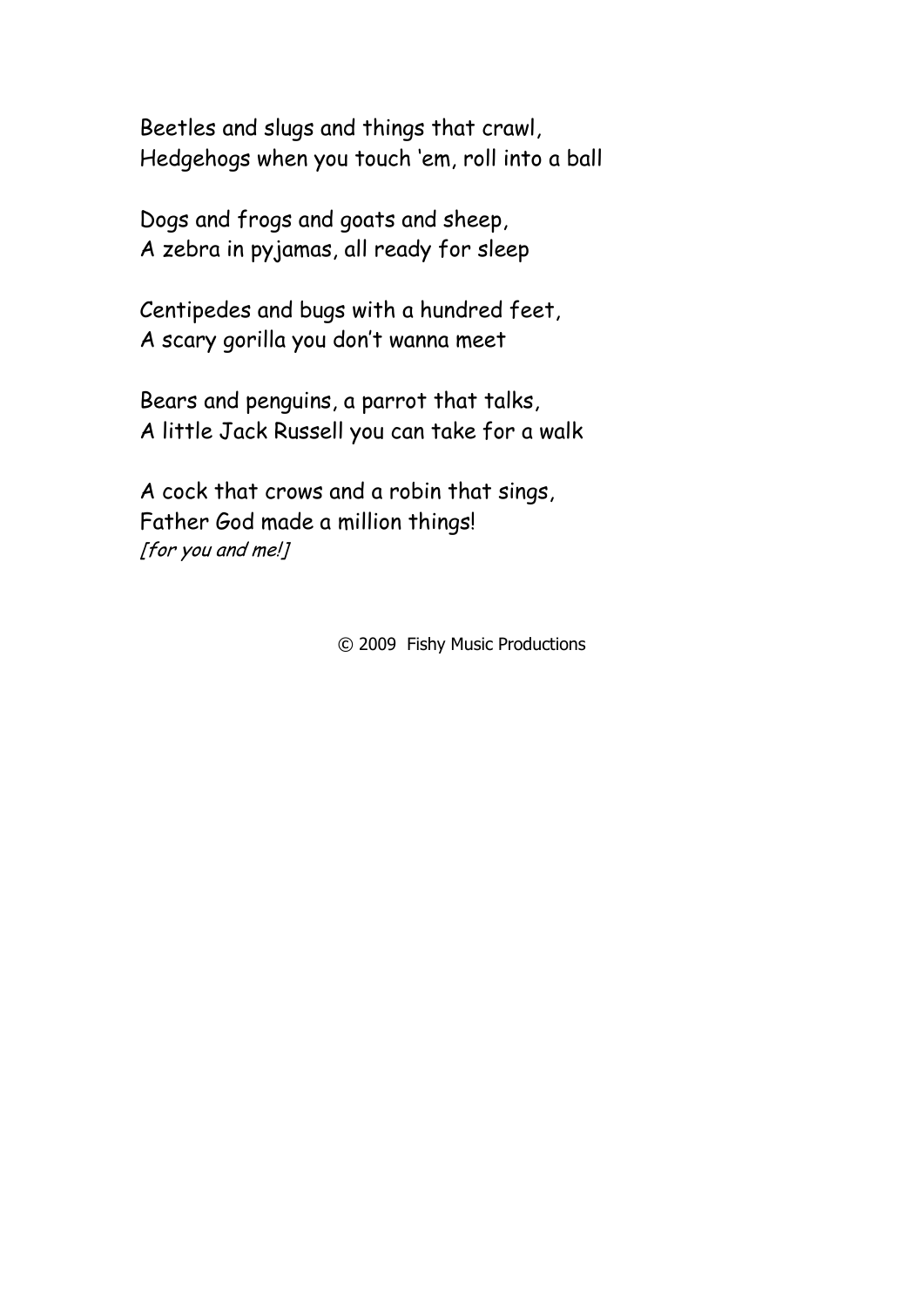#### **03 FOR YOU AND I**

Daddy? Yes, my little girl Daddy . . where did the Universe come from? Well . . lets go outside and take a look, shall we . .

When you look into the sky What do you see? I see the moon How beautiful is he?

Who made the moon That shines up in the sky? Why, God put him there Just for you and I

> Wow! Now look again . . just there

When you look into the sky What do you see? I see a planet How many can there be?

Who made the planets That decorate the sky? Why, God put them there Just for you and I

Now this time . . stand right back Okay When you look into the sky What do you see? Hundreds of stars How many can there be?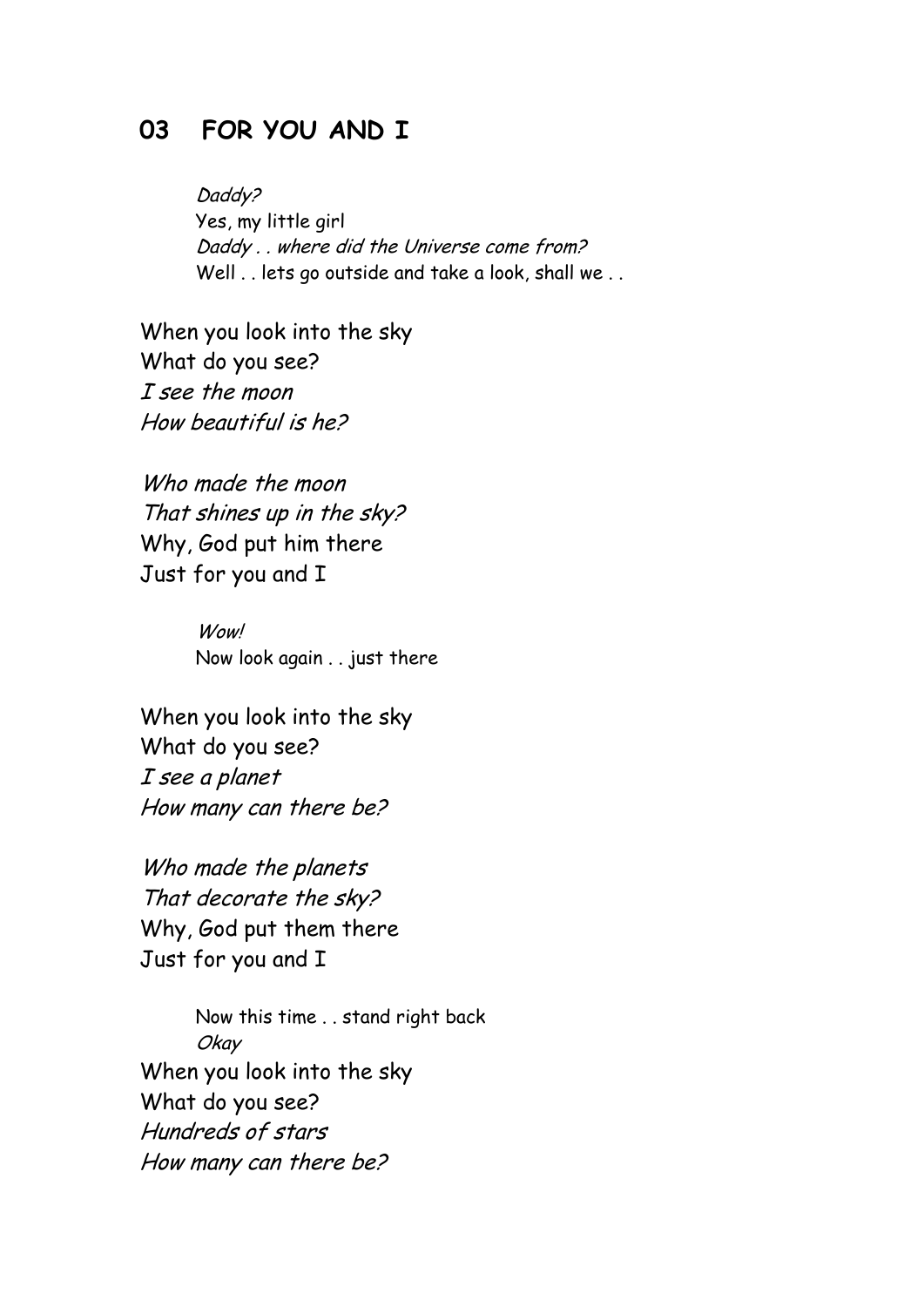Who made the stars That twinkle [in the sky] oh, I know it this time God put them there Just for you and I

> Clever girl! Wow! Isn't God amazing! He certainly is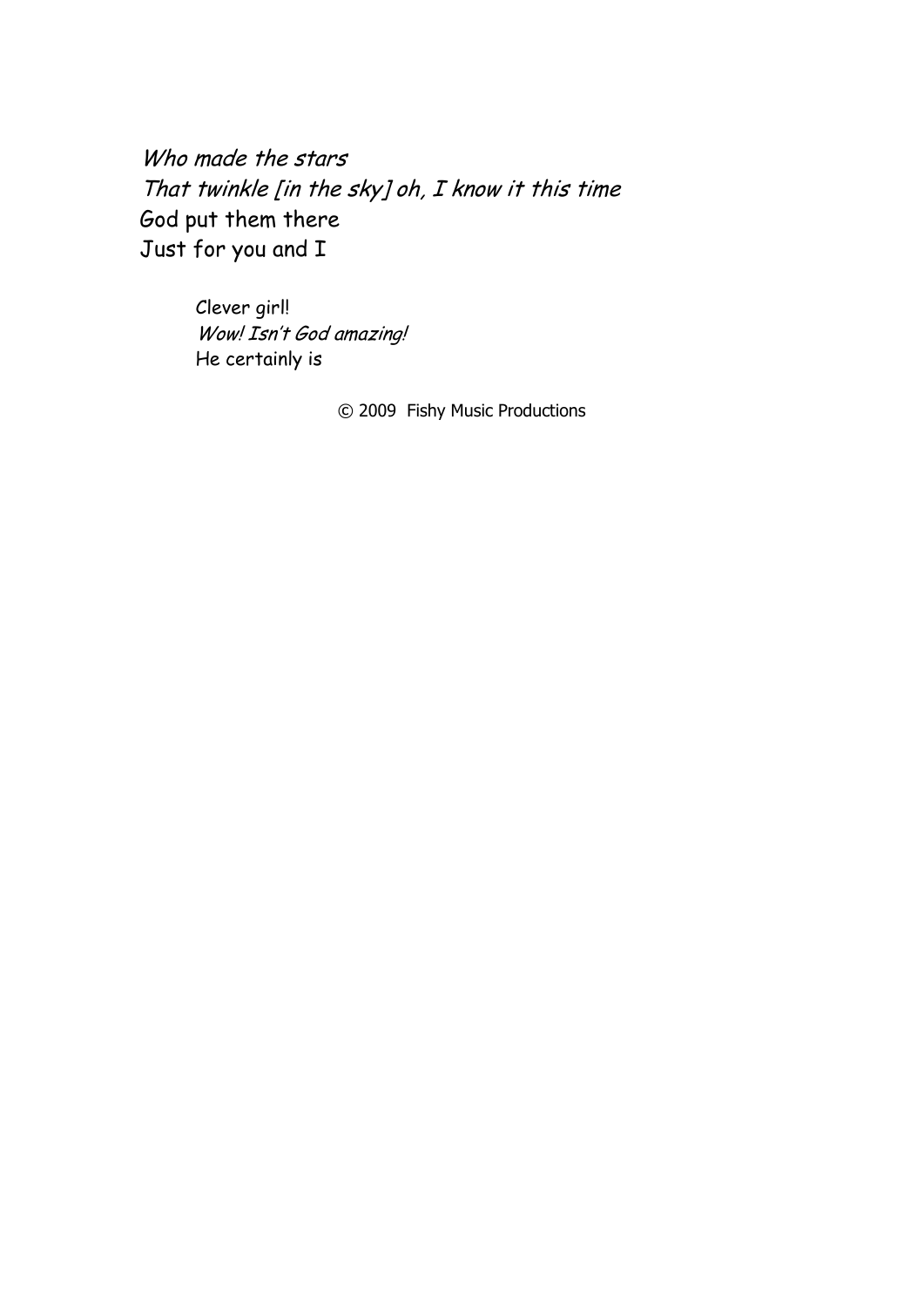# **05 CREATION FLOW**

God has made this world for us The mountains, sea and sky He made the land to stand upon, Its planned for you and I God made some amazin" stuff He's such an awesome guy! He filled the world with creatures that can crawl and swim and fly

God has made the people that walk past me every day They often stop to ask me how I am, I say "OK" God has made my friends for me Who come around and play He sees us when we laugh and sing And often go astray

Some people say there was a bang, and our world came to be But we believe its made by God and so we disagree Just how did people come from apes, there ain"t no guarantee Just listen to The Monkey Chorus, end of this CD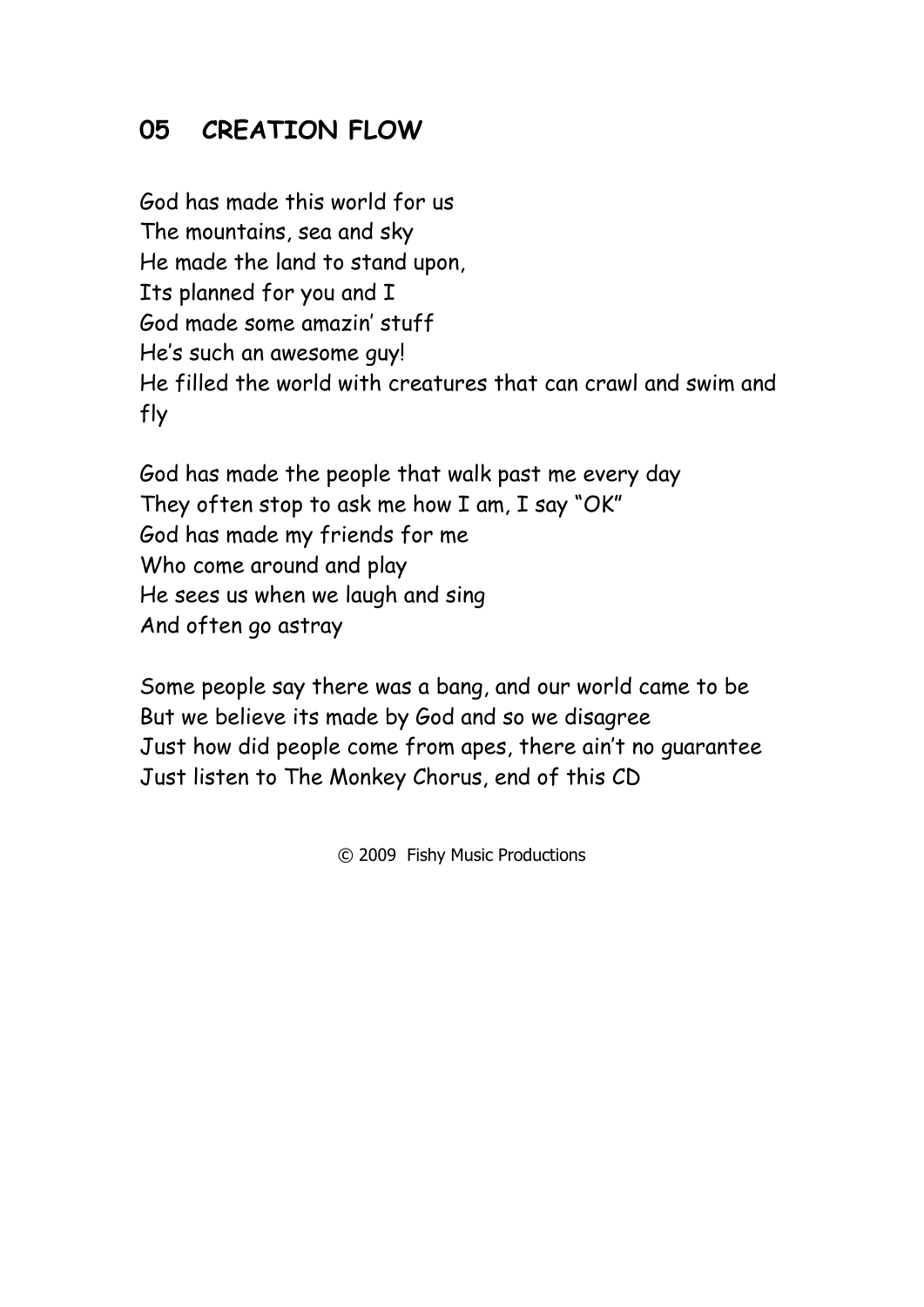## **07 THE GUILTY ONE**

What are you doing hiding there? You think I cannot see I am the Lord of everything And no-one hides from me

Adam why are you ashamed What is it that you've done? I will find out what its all about, Stand up the guilty one

> It wasn"t me, it wasn"t me, But if you must pursue it It was that woman you gave me, Was Eve who made me do it

What are you doing hiding there? You think I cannot see I am the Lord of everything And no-one hides from me (He sees everything!)

Eve you are looking so ashamed What is it that you've done? (Come on, own up!) I will find out what its all about, Stand up the guilty one

> It wasn"t me, it wasn"t me, That man was half awake He didn"t see the serpent there Don"t blame me, blame that snake

What are you doing skulking there? You think I cannot see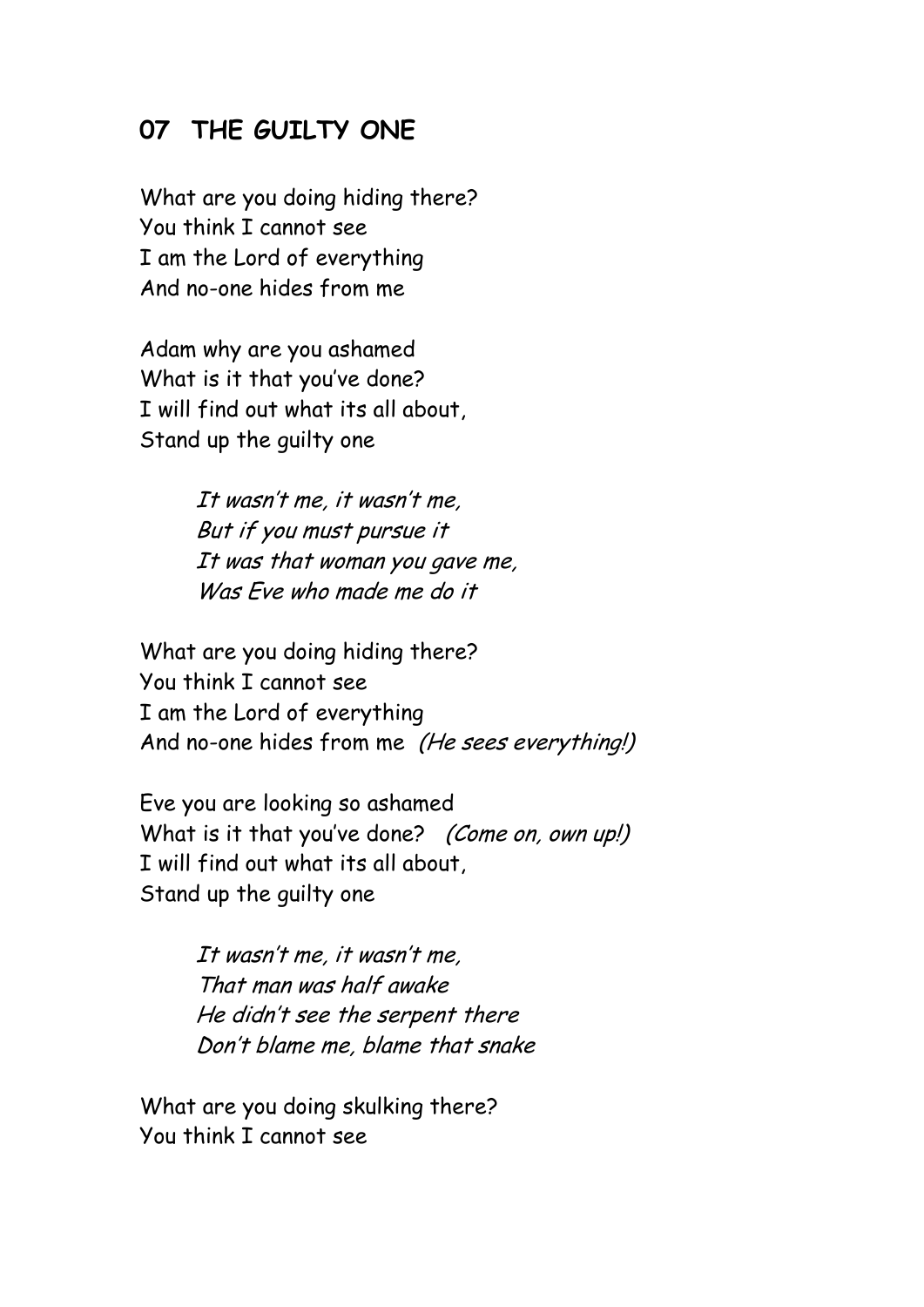I am the Lord of everything And no-one hides from me

Serpent why are you ashamed What is it that you've done? I will find out what its all about, Stand up the guilty one

No! Don"t stand up, I know its you! You"ll never stand again! For on your belly you will crawl Under the feet of men

And Eve you will find having children Brings you so much pain And Adam you will have to work The ground from which you came

You"ve tried to make yourselves like God And that I cannot pardon Although this makes me very sad You"ll have to leave this garden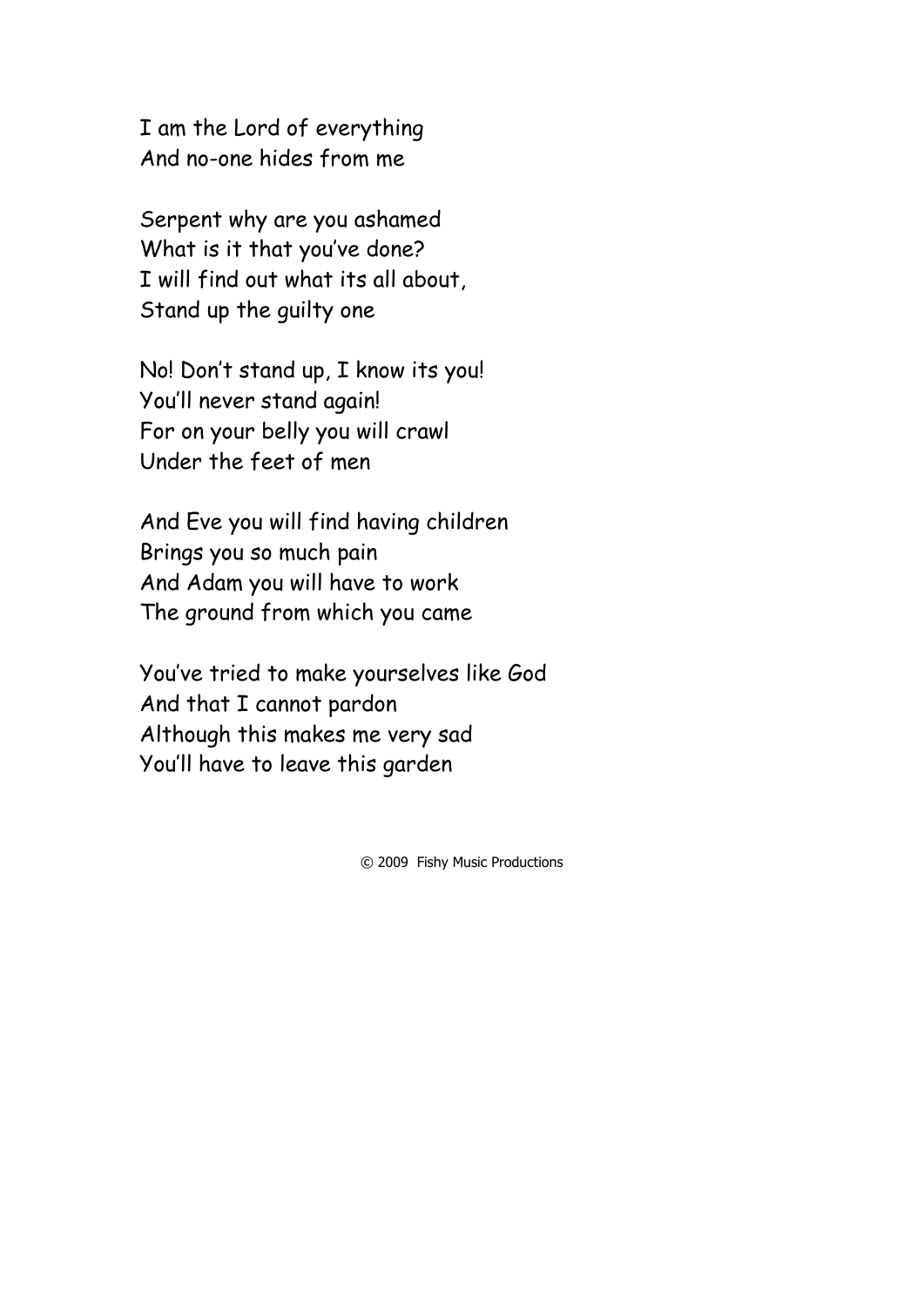### **09 THE MONKEY CHORUS**

Adam and Eve got up in the morning All of a sudden without any warning A coconut hit poor Eve on the head Adam looked up in the tree and he said:

"You chimpanzees, up in the trees, Tell me your story, if you please"

Adam and Eve stood there all day But all the chimpanzees could say

> Was Ooh-Aah-Ooh-Aah-Ooh-Aah-Ooh

Adam and Eve thought the monkeys were fools Couldn"t find evidence that they could use tools Even though apes have opposable thumbs All they could do was sit on their bums

"Orang-utan, if you can, Why don"t you speak just like a man?"

The apes hung around in the trees all day They opened their mouths, but all they could say

> **Was** Ooh-Aah-Ooh-Aah-Ooh-Aah-Ooh

Adam and Eve came back at night To see if the apes were ever so bright But like all their breed they couldn"t read